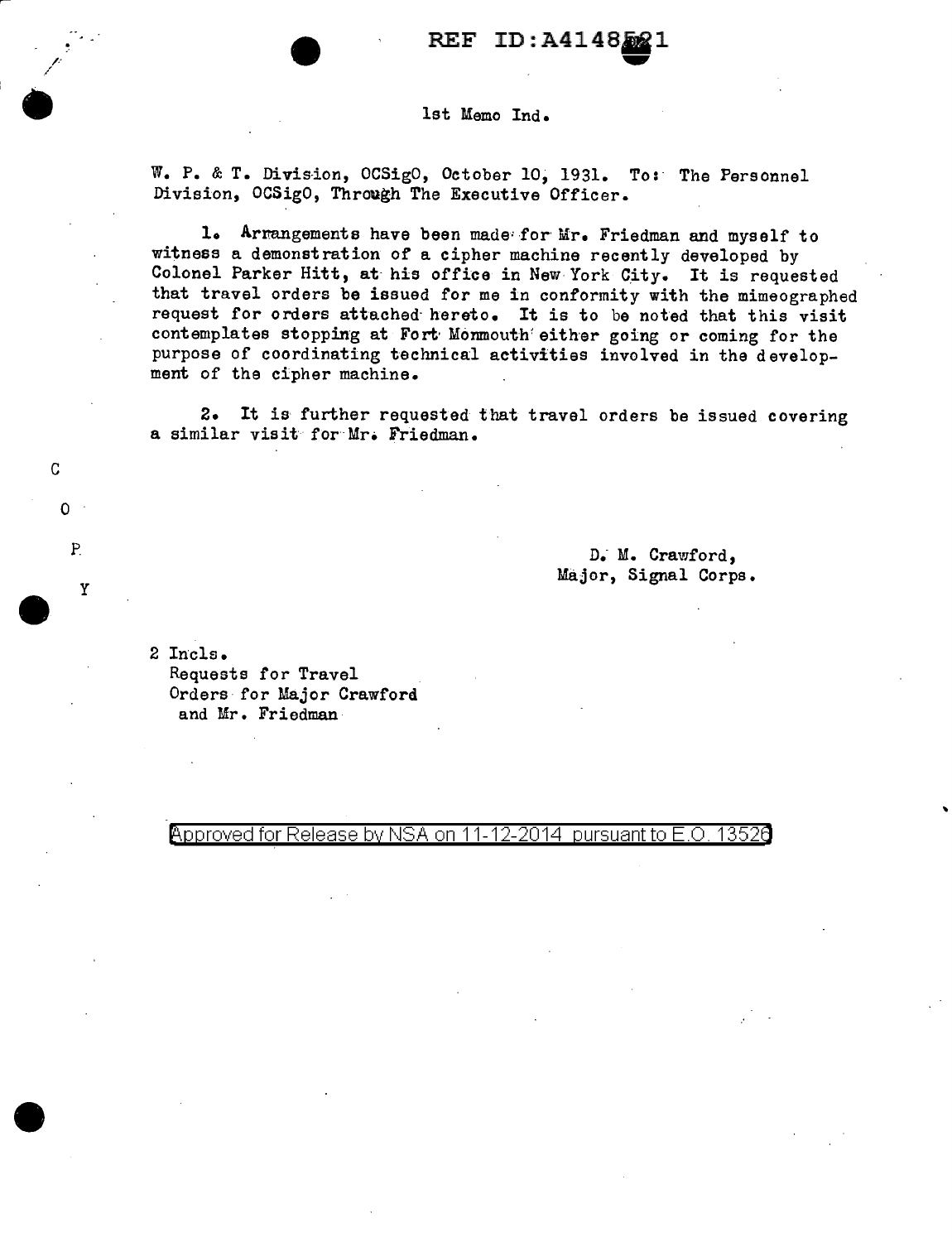$REF$   $ID:$   $A414$ 

c

0

p

y

## W.P. & T. Div. WAR DEPARTMENT OFFICE OF THE CHIEF SIGNAL OFFICER WASHINGTON

September 29, 1931

MEMORANDUM TO s .Executive Officer.

1. In connection with a recent· visit to this office of Colonel Parker Hitt, at which time the latter extended through you an invitation to have representatives of this office examine the cipher-machine developed under his direction by the I.T. & T. Corporation, it is requested that consideration be given to issuing orders within a short time for·Mr. Friedman and myself to proceed to· New York for this purpose.

2. Such a visit could well be combined with a trip to the Signal Corps Laboratories to confer with the officer in charge thereof with regard to the progress being made in the development of our own cipher machine, and to insure that this development is proceeding along the lines set forth in specifications now being filed for a patent covering this invention.

3. Another subject upon which a conference at· Fort Monmouth at this time would be opportune is that dealing with the study being made under the direction of the Signal Corps Board for the development of intercept and goniometric procedure.

4. The most convenient time for this visit to Nevi York and to Fort Monmouth is the week beginning October 25. It is thought that one day in New York and one or two· days at Fort Monmouth will be sufficient to accomplish the purposes in view.

5. If the proposed visit to New York is approved, the matter will be taken up by this Division with Colonel Hitt, in order to fix a date mutually agreeable.

> <sup>D</sup>'e M. Crawford, Major, Signal Corps.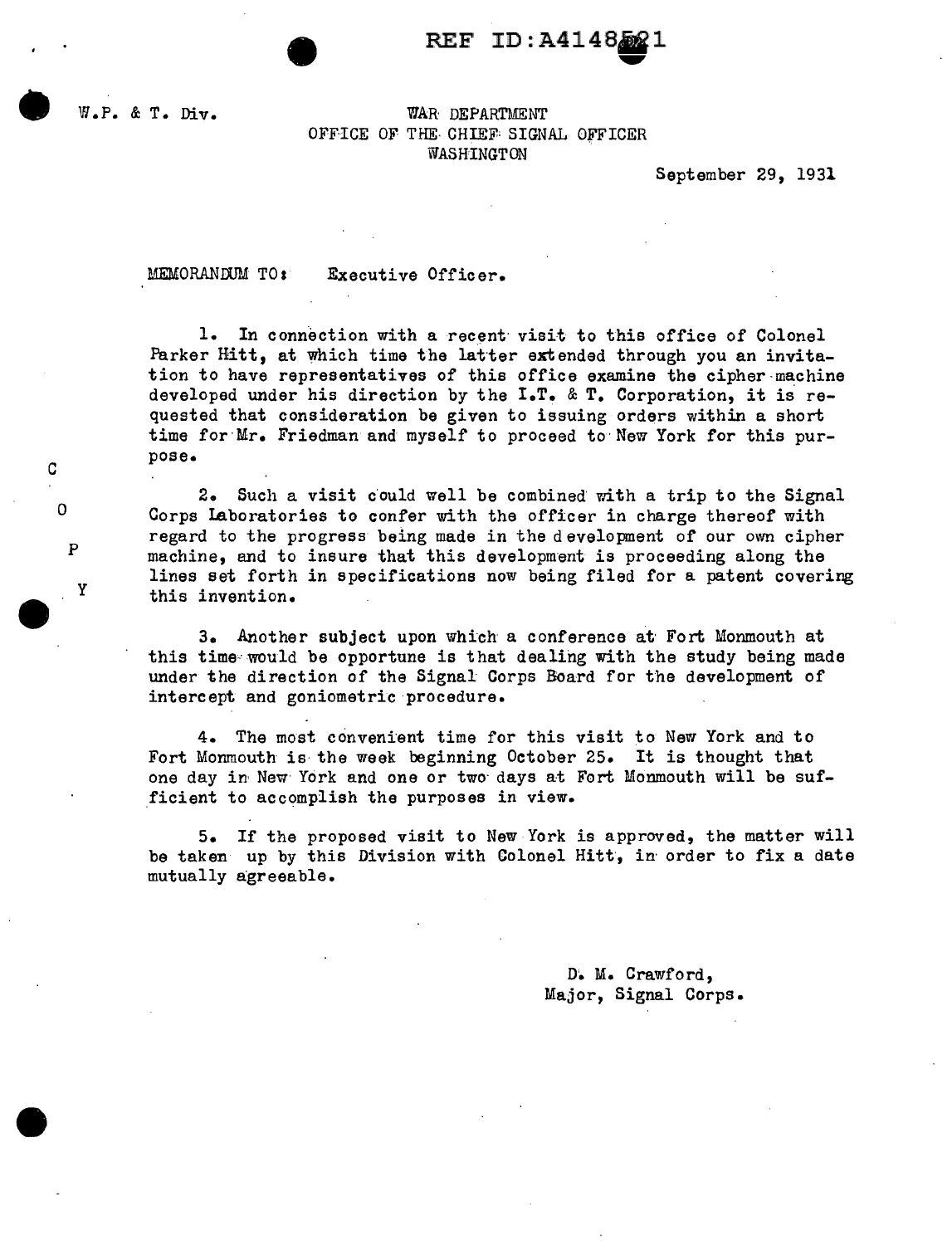**REF** :A414852 1  $S-10$ Triedman <u>Wayn</u> Change of date from the be al here. <u>vih</u>  $M$ be clad to see you and Major Crawford Oon Thursday Oct 29 th Detween 10 and  $\frac{1}{10}$  $\overline{\mathbf{1}}$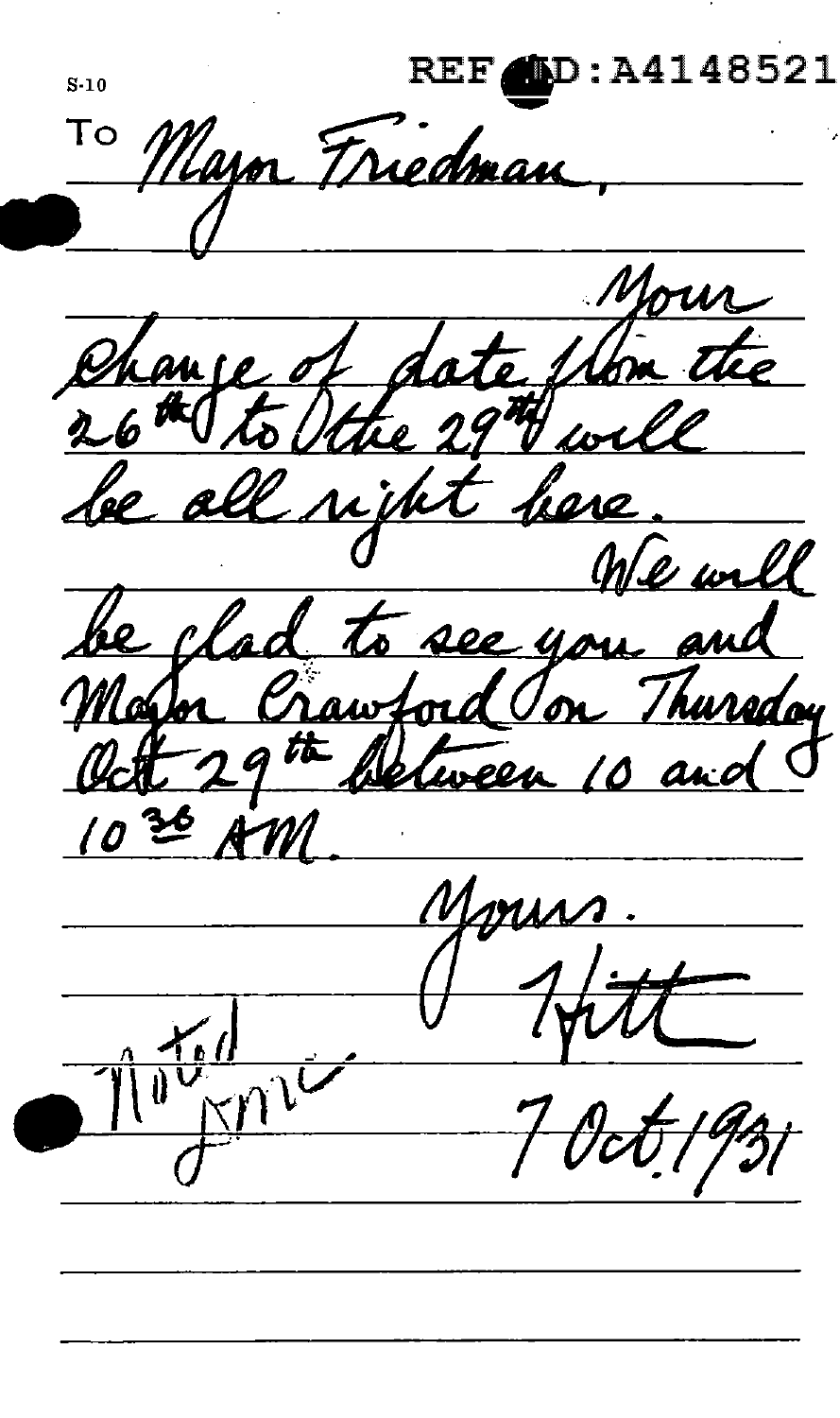REF ID:A4148

**WAR DEPARTMENT** a î n OFFICE OF THE CHIEF SIGNAL OFFICER

**WASHINGTON** 

October 6. 1931

Colonel Parker Hitt, U.S.A., Retired, International Telephone & Telegraph Company, 67 Broad Street. New York Citv. N. Y.

Dear Colonel Hitt:

Many thanks for your note which was received this morning.

A slight change in plans makes it more advisable that Major Crawford and I come to New York on Thursday morning, Sctober 29, rather than Monday morning. I hope that this change will not inconvenience you, but if it does, please do not hesitate to let me know and we will try some other date. The hour set namely between 10:00 and 10:30 is very satisfactory to us.

For your convenience I enclose a self-addressed, franked envelope.

Sincerely yours,

1 Encl.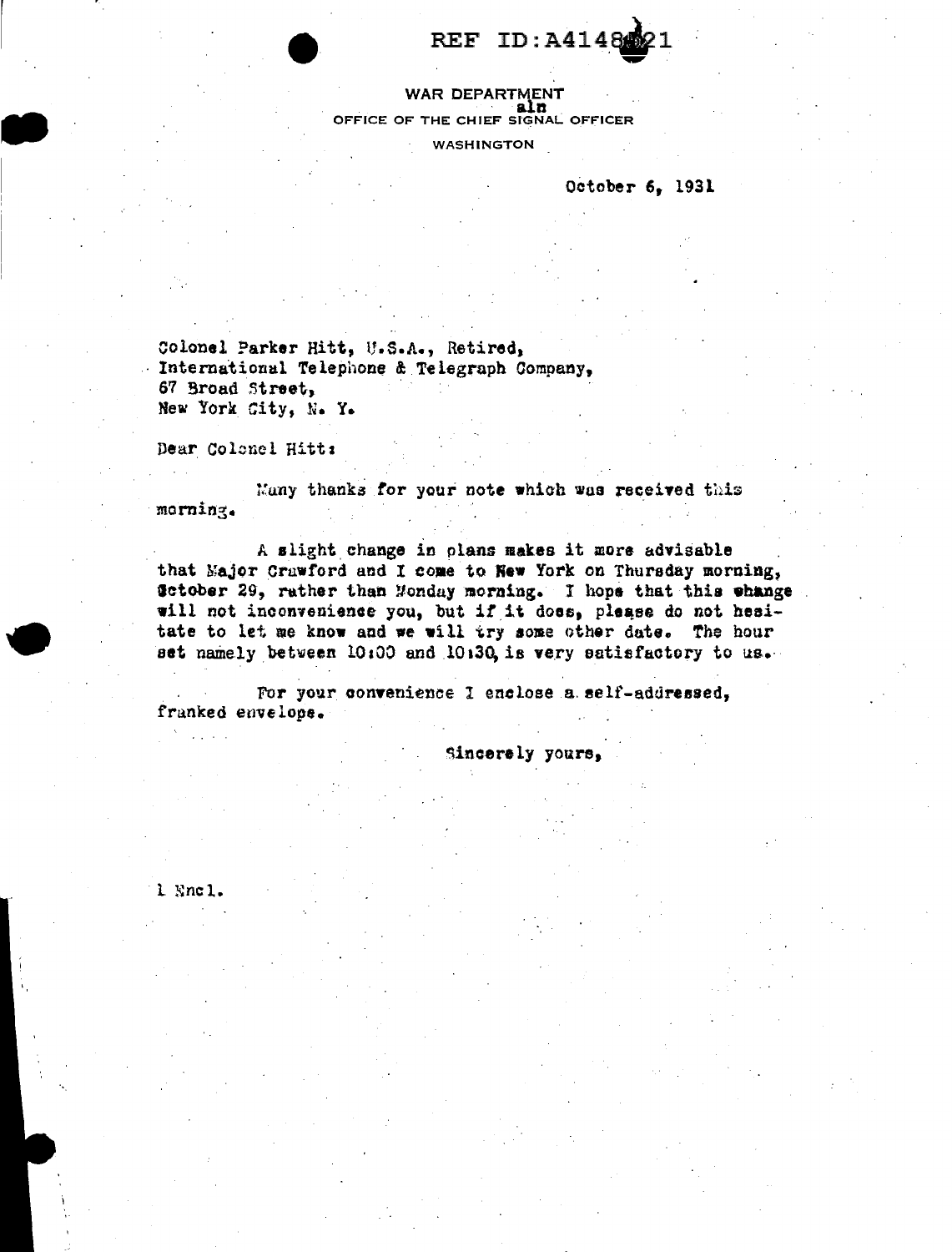**REF**  $\bullet$  : A4148521  $S-10$ My Dear Friedman,  $\overline{\text{ad}}$ yours of the  $9\frac{1}{102}$ ahow 40 The alda  $t_{\rm 1D}$ modumes on Oct 126  $7$ us san 1000 or 1020 AM if the well unt your convenience  $7931$ Regards to Crawton Lo re/invite Course